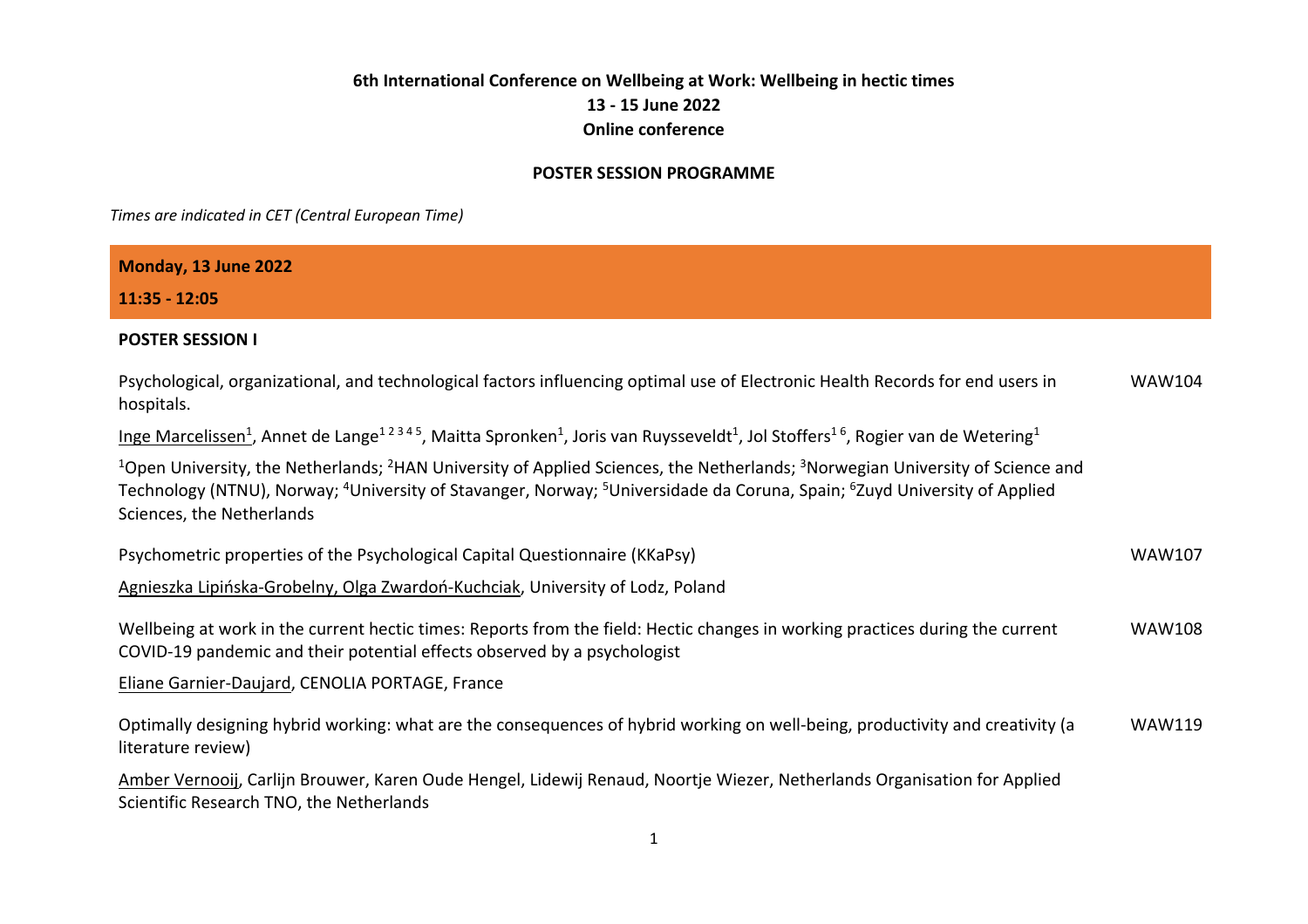| Not hectic enough – "I want to go back to a busy train": Impacts of the COVID-19 pandemic on perceptions of safety and wellbeing<br>of employees in the public transport sector                           | <b>WAW140</b> |
|-----------------------------------------------------------------------------------------------------------------------------------------------------------------------------------------------------------|---------------|
| Nicola Gartland, Anna Coleman, Chris Armitage, David Fishwick, Sheena Johnson, Cath Lewis, Martie van Tongeren, University of<br>Manchester, United Kingdom                                               |               |
| Physical activity at work and leisure among hybrid workers                                                                                                                                                | <b>WAW143</b> |
| Tuija Leskinen, Kristin Suorsa, Katja Pahkala, Sari Stenholm, University of Turku, Finland                                                                                                                |               |
| Well-being at work for workers facing to rapid changes of working styles - from a viewpoint of occupational safety field                                                                                  | <b>WAW149</b> |
| Rieko Hojo <sup>1</sup> , Yuka Koremura <sup>2</sup> , Chiemi Kan <sup>3</sup> , Shoken Shimizu <sup>3</sup>                                                                                              |               |
| <sup>1</sup> Nagaoka University of Technology, Japan; <sup>2</sup> Ballast, Japan; <sup>3</sup> National Institute of Occupational Safety and Health (JNIOSH), Japan                                      |               |
| PerfectFit@Night, a workplace health promotion program to improve sleep, fatigue, and recovery of night shift workers in the<br>healthcare sector: the development and design of the study                | <b>WAW156</b> |
| Fleur van Elk <sup>1</sup> , Suzan JW Robroek <sup>1</sup> , Sonja Smits-de Boer <sup>1</sup> , Tessa A Kouwenhoven-Pasmooij <sup>2</sup> , Alex Burdorf <sup>1</sup> , Karen M Oude Hengel <sup>13</sup> |               |
| <sup>1</sup> Erasmus University Medical Center, the Netherlands; <sup>2</sup> VitAll, the Netherlands; <sup>3</sup> Netherlands Organisation for Applied Scientific<br>Research TNO, the Netherlands      |               |
| A quantitative study on the impact of Covid-19 on the working life of new graduate engineers, architects, and urban planners in<br>Turkey                                                                 | <b>WAW158</b> |
| Ebru Isikli, Ayca Yilmaz Deniz, University College Dublin, Ireland                                                                                                                                        |               |
| Mental health promotion in SMEs: community assets                                                                                                                                                         | <b>WAW161</b> |
| Maria Dolores Solé Gómez, Instituto Nacional de Seguridad y Salud en el Trabajo (INSST), Spain                                                                                                            |               |
| The transformation of work practices of the Occupational Health Physician during Covid-19 pandemic                                                                                                        | <b>WAW171</b> |
| Angela Bagnato, Sara Calicchia, Maria Rosaria Marchetti, Bruno Papaleo, INAIL, Italy                                                                                                                      |               |
| Detection and treatment of occupational burnout in Switzerland                                                                                                                                            | <b>WAW181</b> |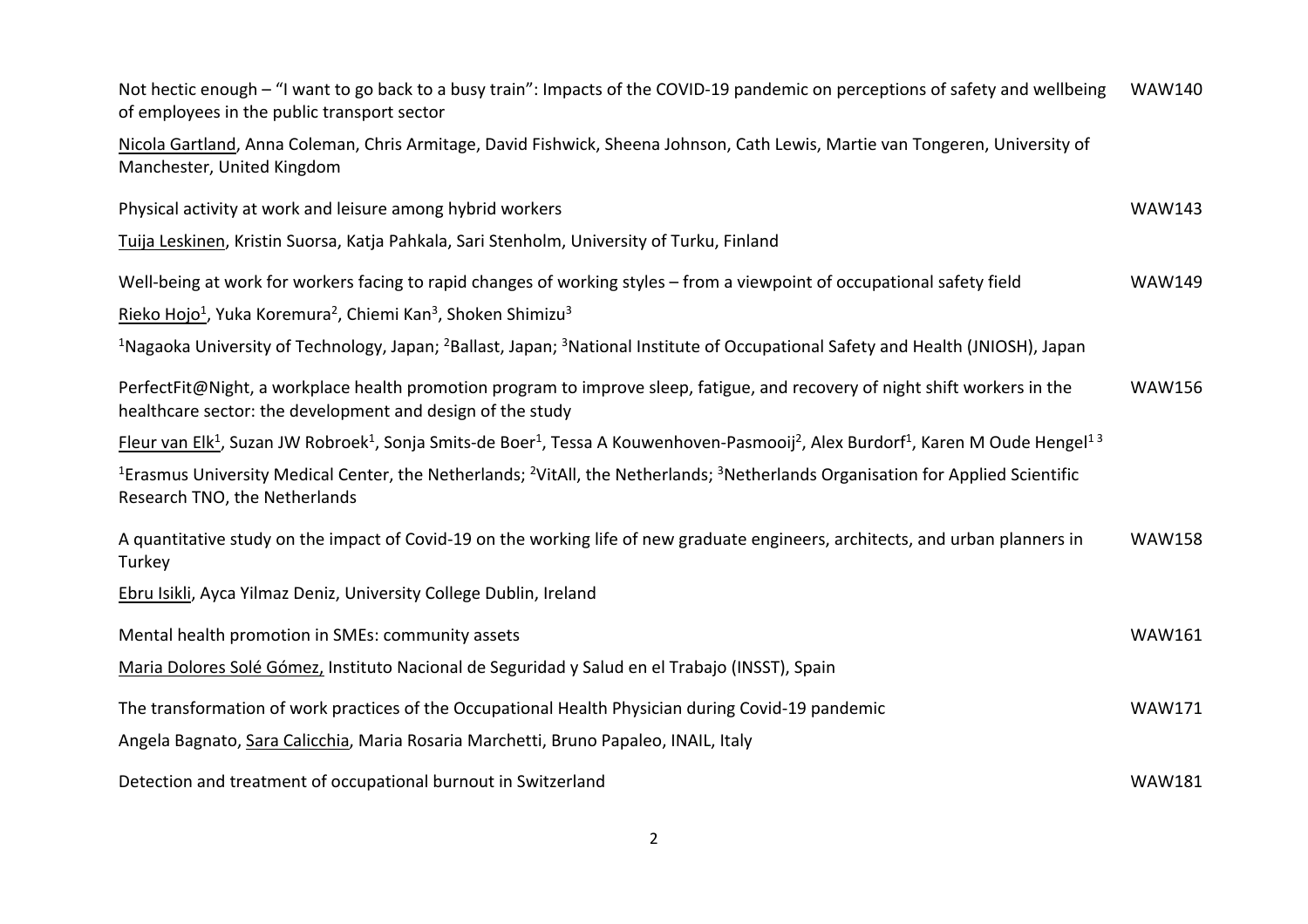| Ekaterina Plys <sup>1</sup> , Muaamar Al-Gobari <sup>1</sup> , Solenne Blanc <sup>1</sup> , Nadia Droz <sup>2</sup> , Yara Shoman <sup>1</sup> , Olivier Talpain <sup>3</sup> , Anny Wahlen <sup>2</sup> , Irina Guseva<br>Canu <sup>1</sup> |               |
|----------------------------------------------------------------------------------------------------------------------------------------------------------------------------------------------------------------------------------------------|---------------|
| <sup>1</sup> Center for Primary Care and Public Health (Unisanté), Switzerland; <sup>2</sup> Psy4work, Switzerland; <sup>3</sup> Institute of Humanities in Medicine,<br>Switzerland                                                         |               |
| How common is occupational burnout in a country with no official recognition, such as Switzerland? A literature review and a<br>cross-sectional analysis from STOBS-VD                                                                       | <b>WAW204</b> |
| Muaamar Al-Gobari, Yara Shoman, Solenne Blanc, Irina Guseva Canu, Center for Primary Care and Public Health (Unisanté),<br>Switzerland                                                                                                       |               |
| Workplace cyberbullying and mental health: The moderating role of emotion regulation strategies                                                                                                                                              | <b>WAW205</b> |
| Magdalena Warszewska-Makuch, Central Institute of Labour Protection - National Research Institute, Poland                                                                                                                                    |               |
| An online intervention to enhance psychological capital in ageing employees                                                                                                                                                                  | <b>WAW207</b> |
| Zofia Mockałło, Aleksandra Stachura-Krzyształowicz, Central Institute for Labour Protection - National Research Institute, Poland                                                                                                            |               |
| iWorkHealth - fostering mental wellbeing and resilience at the workplace                                                                                                                                                                     | <b>WAW210</b> |
| Esther Chong <sup>1</sup> , Karen Seah <sup>1</sup> , Gayatri Aruchunan <sup>1</sup> , Ong Peh Woon <sup>2</sup> , Jasper Ong <sup>2</sup>                                                                                                   |               |
| <sup>1</sup> Workplace Safety and Health Institute, Singapore; <sup>2</sup> Workplace Safety and Health Council, Singapore                                                                                                                   |               |
| Tuesday, 14 June 2022                                                                                                                                                                                                                        |               |
| $12:40 - 13:10$                                                                                                                                                                                                                              |               |
| <b>POSTER SESSION II</b>                                                                                                                                                                                                                     |               |
| Who cares? Gender differences in unpaid care work and well-being during the corona pandemic                                                                                                                                                  | <b>WAW117</b> |
| Svenja Adamek, Corinna Brauner, Manuel Keller, Peter Krauss-Hoffmann, Landesinstitut für Arbeitsgestaltung des Landes<br>Nordrhein-Westfalen, Germany                                                                                        |               |
| The influence of night shift work and long working hours on sleep and fatigue in hospital healthcare workers in Bulgaria                                                                                                                     | <b>WAW118</b> |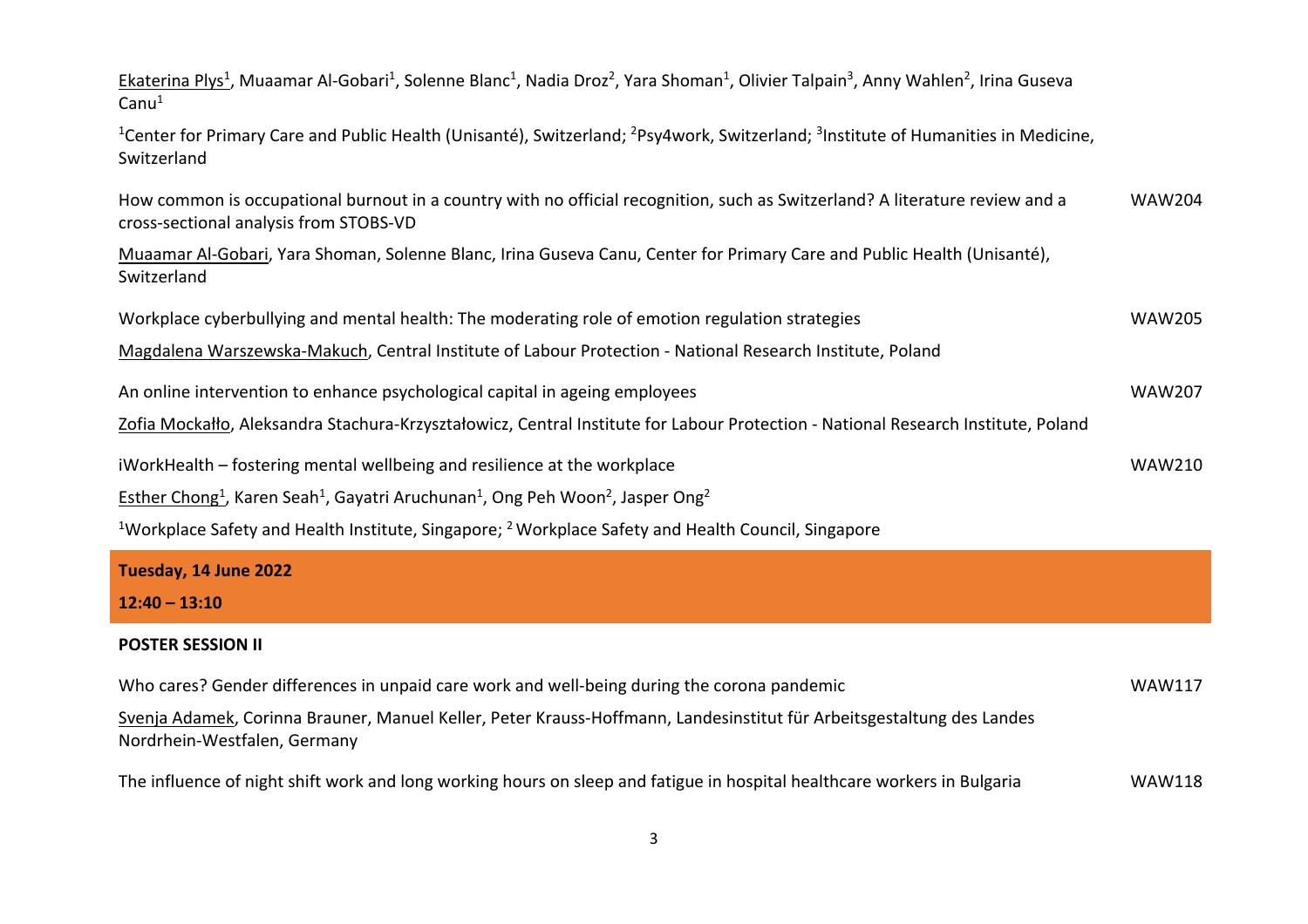| Irina Cekova, Irina Dimitrova, Ralitsa Stoyanova, Katya Vangelova, National Center of Public Health and Analyses, Bulgaria                                           |               |
|----------------------------------------------------------------------------------------------------------------------------------------------------------------------|---------------|
| Potential of workers with disabilities and determinants of its use                                                                                                   | <b>WAW129</b> |
| Katarzyna Hildt-Ciupińska, Karolina Pawłowska-Cyprysiak, Central Institute for Labour Protection - National Research Institute,<br>Poland                            |               |
| Ikigai assessment in a western work context                                                                                                                          | <b>WAW132</b> |
| Mégane Sartore <sup>1</sup> , Stéphanie Buisine <sup>2</sup> , Ioana Ocnarescu <sup>3</sup> , Louis-Romain Joly <sup>1</sup>                                         |               |
| <sup>1</sup> SNCF, Innovation & Research, France; <sup>2</sup> LINEACT, CESI, France; <sup>3</sup> Strate Research, France                                           |               |
| Virtual Assistant of work for people with intellectual disability                                                                                                    | <b>WAW134</b> |
| Karolina Pawłowska-Cyprysiak, Katarzyna Hildt-Ciupińska, Grzegorz Szczepański, Central Institute for Labour Protection - National<br>Research Institute, Poland      |               |
| Impact of psychosocial working conditions on wellbeing of hospital nurses and midwives in Bulgaria                                                                   | <b>WAW147</b> |
| Ralitsa Stoyanova, Irina Cekova, Irina Dimitrova, Katya Vangelova, National Center of Public Health and Analyses, Bulgaria                                           |               |
| Scoping Review: Facilitators and barriers in the return to work of women employees diagnosed with breast cancer                                                      | <b>WAW148</b> |
| Maria Elena Moreno Atahonero, Jerónimo Maqueda Blasco, Instituto Nacional de Seguridad y Salud en el Trabajo (INSST), Spain                                          |               |
| Comparison of well-being of workers involving tunnel construction sites between tunnel miners and workers in general<br>construction company                         | <b>WAW151</b> |
| Shoken Shimizu <sup>1</sup> , Yuka Koremura <sup>2</sup> , Chiemi Kan <sup>1</sup> , Rieko Hojo <sup>3</sup>                                                         |               |
| <sup>1</sup> National Institute of Occupational Safety and Health (JNIOSH), Japan; <sup>2</sup> Ballast, Japan; <sup>3</sup> Nagaoka University of Technology, Japan |               |
| Work-life Balance among Icelandic municipal employees                                                                                                                | <b>WAW160</b> |
| Hjördis Sigursteinsdóttir, University of Akureyri, Iceland                                                                                                           |               |
| The development over the past decade of a healthy and good working environment - the case of the Swedish business                                                    | <b>WAW164</b> |
| Annette Nylund, Swedish Agency for Work Environment Expertise, Sweden                                                                                                |               |